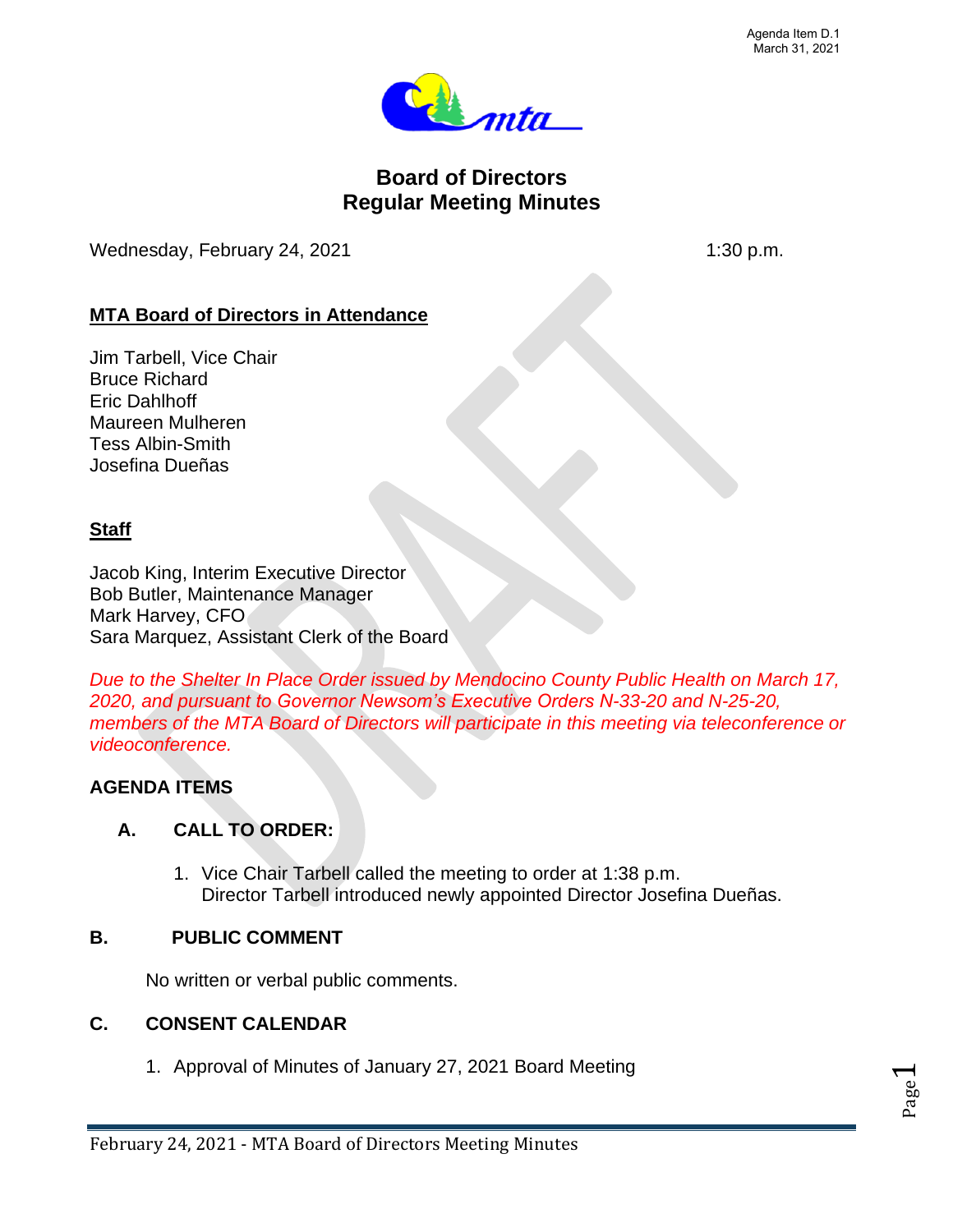- 2. Acceptance of Service Performance Report
- 3. Acceptance of Financial Statements July 2020 through December 2020

**Upon motion** by Director **Albin-Smith**, seconded by Director **Dahlhoff** the Board approved Consent Calendar items C.1 through C.3 by roll call vote. **AYES**: Tarbell, Richard, Dahlhoff, Mulheren, Dueñas **NOES**: 0, **ABSTAIN**: 0, **ABSENT**: Chairwoman **Rodriguez** 

## **D. ACTION & DISCUSSION**

### **1. Unmet Needs:**

- **a.** Service to the towns both inland and coastal communities with possible one day per week service roundtrip (Covelo, Leggett, Westport, Comptche, etc.)
- **b.** The Woods retirement community

Director Richard requested that the Unmet Needs list be part of the scope-of-work in the Short-Range Transit Plan.

**Upon motion** by Director **Richard**, seconded by Director **Albin-Smith** the Board approved to move forward with Unmet Needs by roll call vote. **AYES**: Tarbell, Richard, Albin-Smith, Dahlhoff, Mulheren, Dueñas **NOES**: 0, **ABSTAIN**: 0, **ABSENT**: Chairwoman Rodriguez

**2. Discussion and Possible Adoption of a Resolution Approving a Retroactive Employment Contract between MTA and Jacob King for the position of Executive Director for Mendocino Transit Authority.**

**Upon motion** by Director **Albin-Smith**, seconded by Director **Richard** the Board approved a Retroactive Employment Contract between MTA and Jacob King for the position of Executive Director by roll call vote. **AYES**: Tarbell, Richard, Albin-Smith, Dahlhoff, Mulheren, Dueñas **NOES**: 0, **ABSTAIN**: 0, **ABSENT**: Chairwoman Rodriguez

### **3. Discussion and Possible Acceptance of Draft Financial Compliance Audit for Fiscal Year 2019-2020.**

**Upon motion** by **Director Tarbell,** seconded by Director **Albin-Smith**, the Board accepted of Draft Financial Compliance Audit for Fiscal Year 2019-2020, by roll call vote. **AYES**: Tarbell, Richard, Albin-Smith, Dahlhoff, Mulheren, Dueñas **NOES**: 0, **ABSTAIN**: 0, **ABSENT**: Chairwoman Rodriguez

# **E. DIRECTOR AND MANAGEMENT REPORTS**

### **1. Matters from Management**